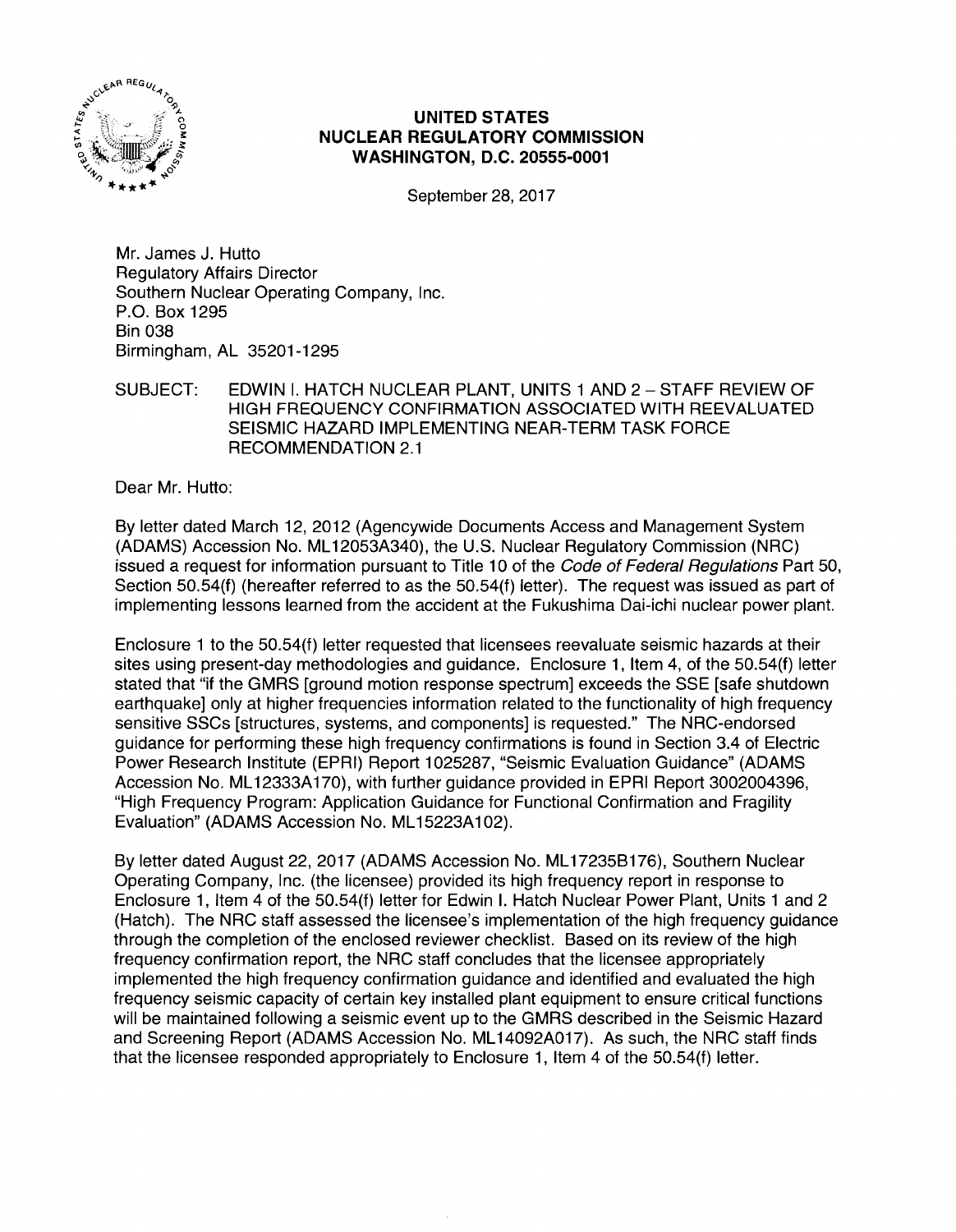Application of this review is limited to the high frequency confirmation as part of the 50.54(f) letter.

### CLOSURE OF PHASE TWO EVALUATION

As noted by NRC letter dated October 27, 2015 (ADAMS Accession No. ML 15194A015}, Hatch screened in to perform spent fuel pool, low frequency, and high frequency limited-scope evaluations. With the previous completion of the low frequency and spent fuel pool evaluations, the NRC staff concludes that no further response or regulatory action for the seismic reevaluation associated with the 50.54(f) letter is required for Hatch. Therefore, this letter closes out the NRC's efforts associated with Phases 1 and 2 of the seismic reevaluation portion of the 50.54(f) letter.

If you have any questions, please contact me at (301) 415-3041 or via e-mail at Stephen.Wyman@nrc.gov.

Sincerely,

*?-'/* 

Stephen Wyman, Project Manager Hazards Management Branch Japan Lessons-Learned Division Office of Nuclear Reactor Regulation

Docket Nos. 50-321 and 50-366

Enclosure: Technical Review Checklist

cc w/encl: Distribution via Listserv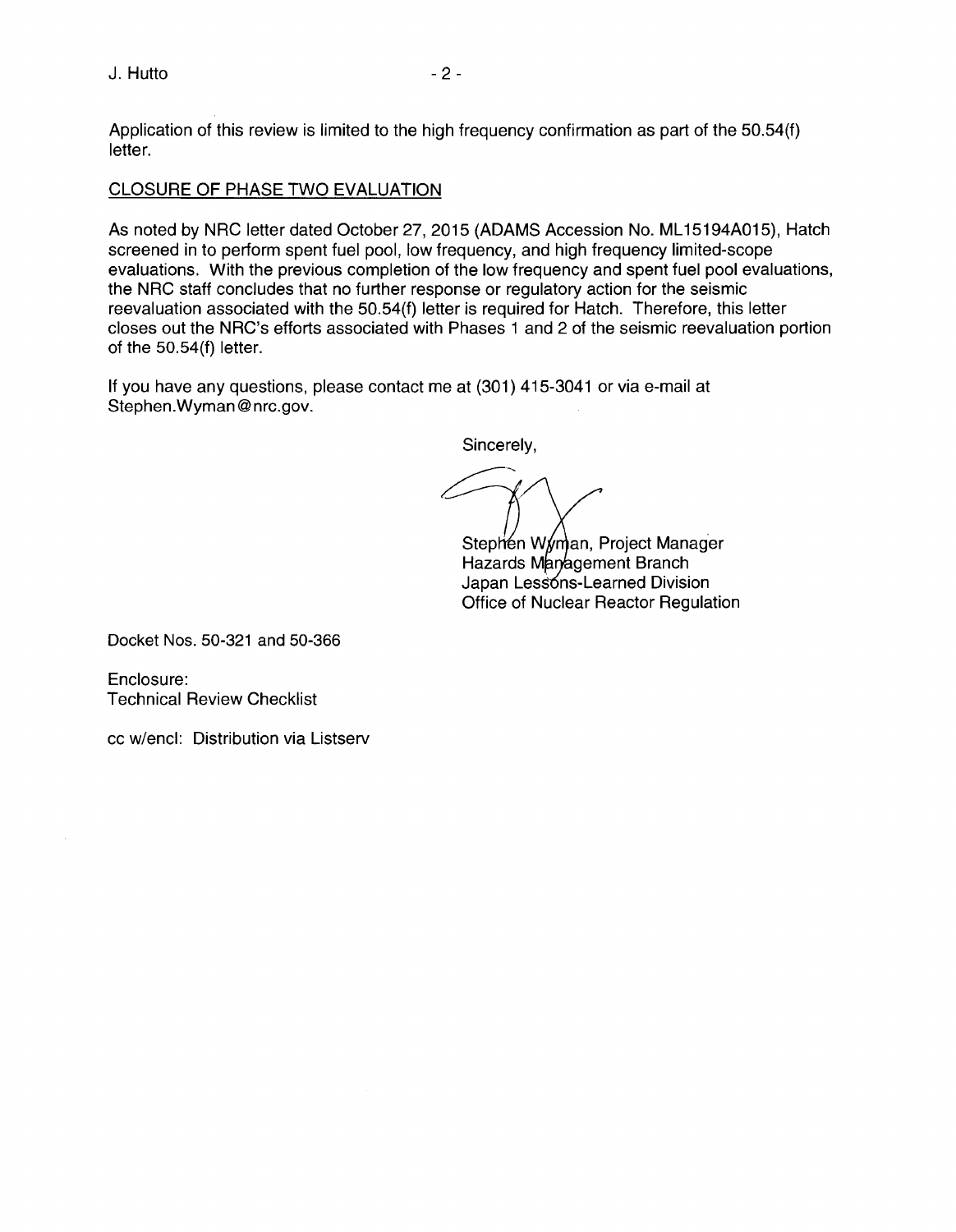## TECHNICAL REVIEW CHECKLIST BY THE OFFICE OF NUCLEAR REACTOR REGULATION RELATED TO HIGH FREQUENCY CONFIRMATION IMPLEMENTING NEAR-TERM TASK FORCE RECOMMENDATION 2.1 SEISMIC EDWIN I. HATCH NUCLEAR POWER PLANT. UNITS 1 AND 2 DOCKET NOS. 50-321 AND 50-366

By letter dated March 12, 2012 (Agencywide Documents Access and Management System (ADAMS) Accession No. ML 12053A340), the U.S. Nuclear Regulatory Commission (NRC) issued a request for information to all power reactor licensees and holders of construction permits in active or deferred status, pursuant to Title 10 of the Code of Federal Regulations (10 CFR), Section 50.54(f) (hereafter referred to as the 50.54(f) letter). Enclosure 1 of the 50.54(f) letter requests addressees to reevaluate the seismic hazard at their site using presentday methods and guidance for licensing new nuclear power plants. Item 4 in Enclosure 1 to the 50.54(f) letter requests addressees to provide information related to high frequency (HF) sensitive structures, systems, and components (SSCs) for plants whose ground motion response spectra (GMRS) exceeds the safe shutdown earthquake (SSE) only at higher frequencies.

Additionally, by letter dated July 30, 2015 (ADAMS Accession No. ML 15223A095), the Nuclear Energy Institute (NEI) submitted Electric Power Research Institute (EPRI) report EPRI 3002004396, "High Frequency Program: Application Guidance for Functional Confirmation and Fragility Evaluation" (hereafter referred to as the HF guidance). The HF guidance proposes methods for applying HF seismic testing results to support plant-specific analyses of potential HF effects. Specific guidance is given for plants performing a limited-scope high HF confirmation to address the information requested in Item 4 in Enclosure 1 of the 50.54(f) letter. The limited-scope HF confirmation is a simplified seismic capacity evaluation focusing on the potential impacts of HF motion on key plant functions following a seismic event. By letter dated September 17, 2015 (ADAMS Accession No. ML 15218A569), the NRC staff endorsed the HF guidance. Licensees with a reevaluated seismic hazard exceeding the SSE above 10 Hertz (Hz) and not performing a seismic probabilistic risk assessment (SPRA) were to submit a HF confirmation report in accordance with the schedule in the NRC letter dated October 27, 2015 (ADAMS Accession No. ML15194A015).

By letter dated August 22, 2017 (ADAMS Accession No. ML 17235B176), Southern Nuclear Operating Company, Inc. (the licensee) provided its HF report in response to Enclosure 1, Item 4 of the 50.54(f) letter for Edwin I. Hatch Nuclear Power Plant, Units 1 and 2 (Hatch). The NRC staff assessed the licensee's implementation of the HF guidance through the completion of a reviewer checklist, which is provided below, and confirmed that the licensee's HF confirmation met the guidance. The application of this staff review is limited to the HF confirmation as part of the 50.54(f) letter.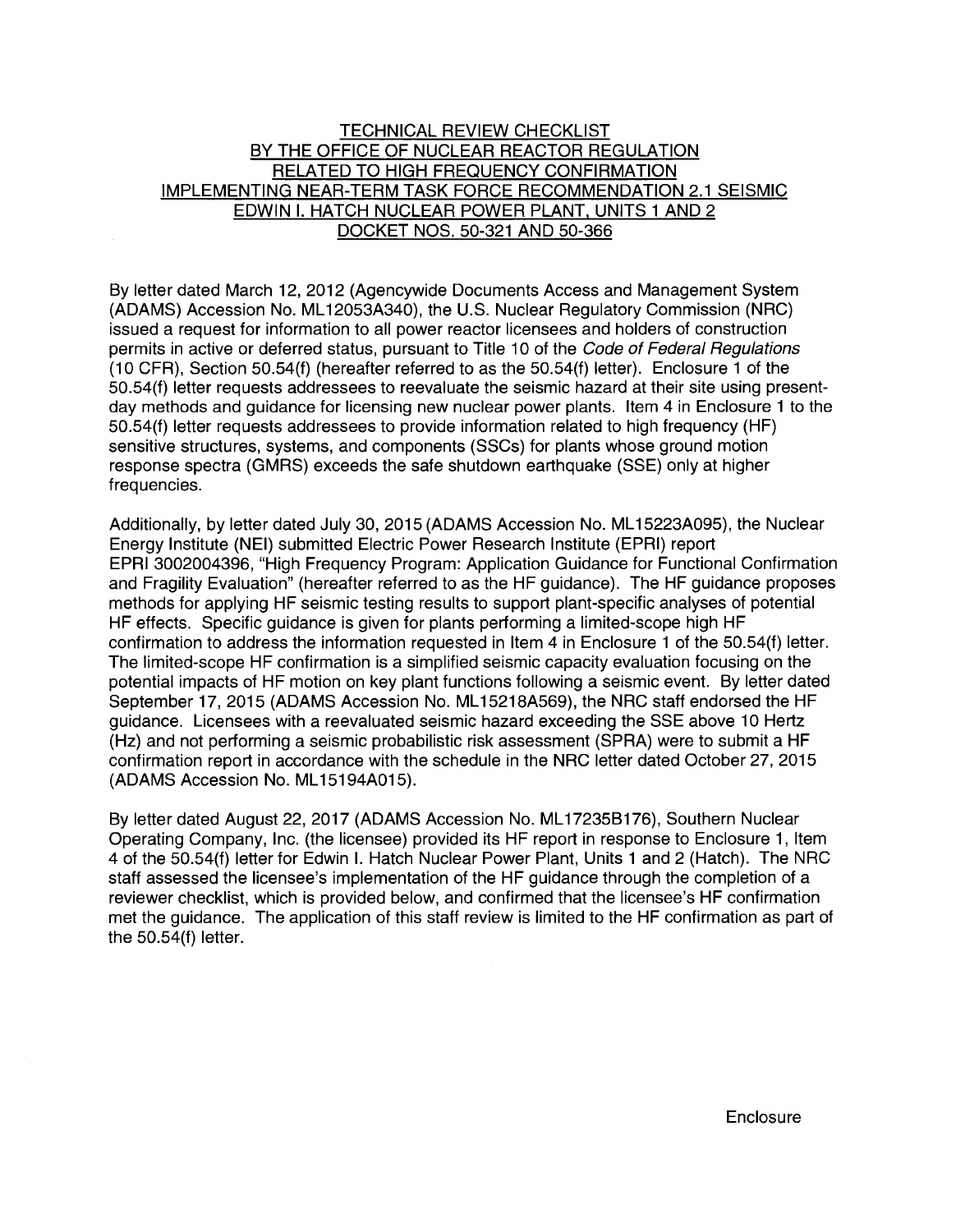| Component Selection (EPRI 3002004396 Section 4.2)<br>Ł.                                                                                       |               |
|-----------------------------------------------------------------------------------------------------------------------------------------------|---------------|
| The objective of the HF confirmation is to determine if the HF ground                                                                         |               |
| motion resulting from a seismic event could impact key plant safety                                                                           |               |
| functions that are critical following a plant trip/scram. Section 2 of the<br>guidance summarizes EPRI's research on the impact of HF seismic |               |
| activity which concludes that bi-stables (relays) in seal-in or lock-out                                                                      |               |
| (SILO) circuits could impact plant response. Component selection                                                                              |               |
| should identify any SILO-related relays that could directly impact                                                                            |               |
| critical functions following a trip. Licensees should provide sufficient                                                                      |               |
| description to clarify the potential impact in each of five major areas                                                                       |               |
| that encompass plant response: reactor (Rx) trip/scram, Rx vessel                                                                             |               |
| inventory control, Rx vessel pressure control, core cooling and<br>alternating current/direct current (ac/dc) power systems.                  |               |
|                                                                                                                                               |               |
| The licensee provided adequate description of the function with                                                                               |               |
| reasonable justification to support component selection in each of the                                                                        |               |
| following five functional areas:                                                                                                              |               |
| Rx trip/scram                                                                                                                                 | Yes / No / NA |
|                                                                                                                                               |               |
| Rx vessel inventory control                                                                                                                   | Yes / No / NA |
|                                                                                                                                               | Yes / No / NA |
| Rx vessel pressure control                                                                                                                    |               |
| core cooling                                                                                                                                  | Yes / No / NA |
|                                                                                                                                               |               |
| ac/dc power systems                                                                                                                           | Yes / No / NA |
|                                                                                                                                               |               |
| The licensee identified-SILO related circuits within the equipment                                                                            | Yes / No / NA |
| scope.                                                                                                                                        |               |
|                                                                                                                                               |               |
| The licensee identified the applicable contact configurations for SILO                                                                        | Yes / No / NA |
| related circuits.                                                                                                                             |               |
| The licensee identified the locations of components (i.e., buildings and                                                                      | Yes / No / NA |
| cabinets).                                                                                                                                    |               |
|                                                                                                                                               |               |
|                                                                                                                                               |               |
|                                                                                                                                               |               |
|                                                                                                                                               |               |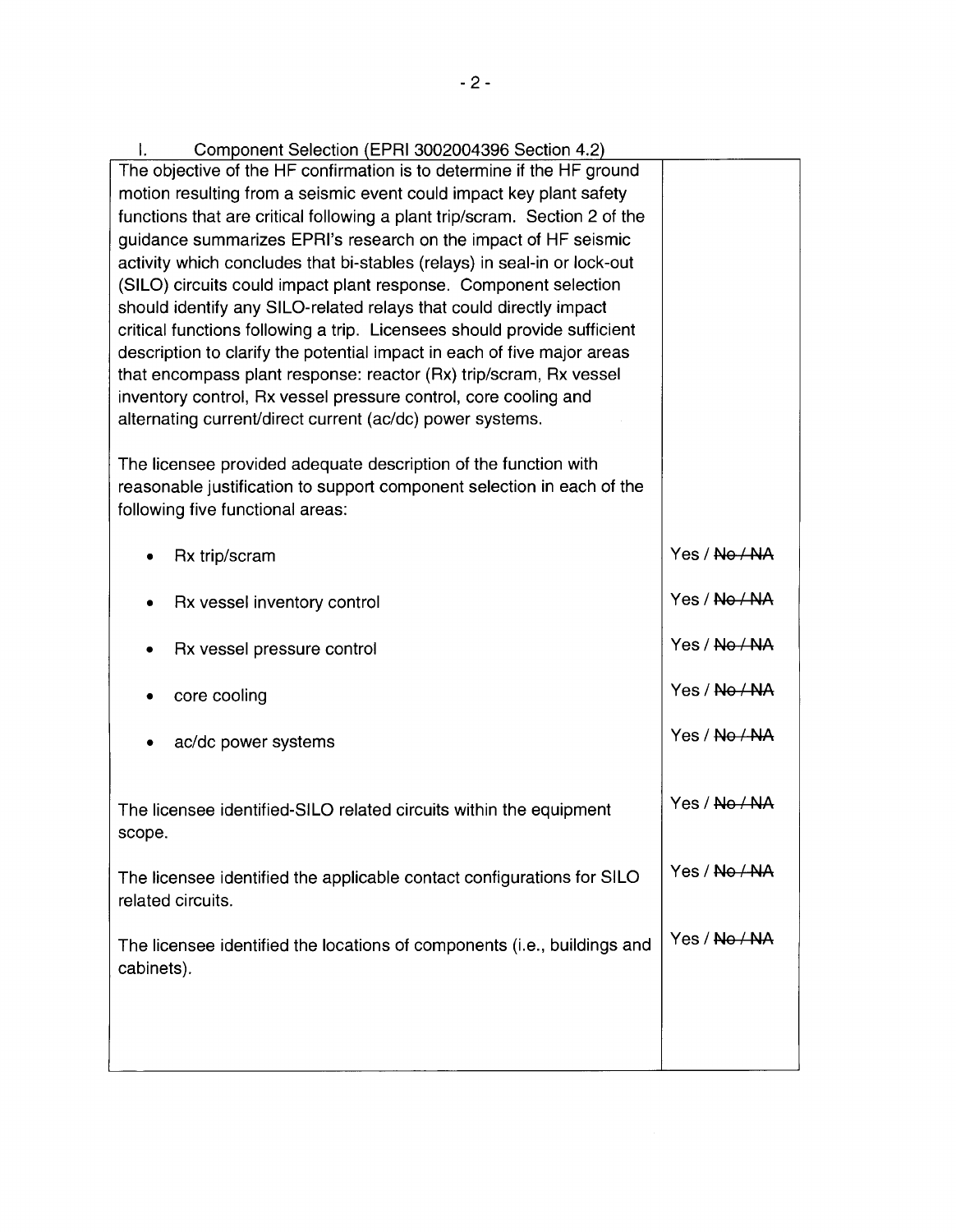Notes from staff reviewer: The licensee identified 194 components for confirmation. The NRC staff noted that the licensee used the equipment list of a recent Hatch SPRA as a starting point for determining the equipment list for the HF evaluation. The NRC staff found this acceptable because the scope of the SPRA fully encompasses the scope of the HF confirmation and the licensee provided reasonable documentation of the process used to determine the list of components that required evaluation as part of the HF confirmation.

Deviation(s) or deficiency(ies) and Resolution: None

| The NRC staff concludes:                                                               |                     |
|----------------------------------------------------------------------------------------|---------------------|
| The licensee's definition of the equipment list meets the HF<br>$\bullet$<br>guidance. | Yes / <del>No</del> |

| Horizontal Seismic Demand (EPRI 3002004396 Sections 3.2 and 3.3)                                                                                                                                                 |                          |  |  |  |
|------------------------------------------------------------------------------------------------------------------------------------------------------------------------------------------------------------------|--------------------------|--|--|--|
| For each equipment location, the licensee:                                                                                                                                                                       |                          |  |  |  |
| used the GMRS from the Seismic Hazard and Screening<br>$\bullet$<br>Report (SHSR).                                                                                                                               | Yes <del>/No</del>       |  |  |  |
| developed a Foundation Input Response Spectra (FIRS).<br>٠                                                                                                                                                       | Yes <del>/ No</del>      |  |  |  |
| provided justification for not providing FIRS.                                                                                                                                                                   | <del>Yes / No /</del> NA |  |  |  |
| Notes from staff reviewer: The licensee is using uniform hazard response spectra<br>developed from the NRC staff reviewed SHSR GMRS for each building containing<br>components in the high frequency evaluation. |                          |  |  |  |
| Deviation(s) or deficiency(ies) and Resolution: None                                                                                                                                                             |                          |  |  |  |
| The NRC staff concludes:                                                                                                                                                                                         |                          |  |  |  |
| The licensee's definition of the horizontal seismic demand is<br>$\bullet$<br>acceptable for use in the HF confirmation.                                                                                         | Yes / Ne                 |  |  |  |
|                                                                                                                                                                                                                  |                          |  |  |  |

Ill. Component Horizontal Seismic Demand (EPRI 3002004396 Sections 4.3, 4.4, and 4.5)

| For each component location, the licensee must apply amplification |  |
|--------------------------------------------------------------------|--|
| factors to the peak horizontal GMRS between 15 Hz and 40 Hz to     |  |
| determine the horizontal demand for each component. The structural |  |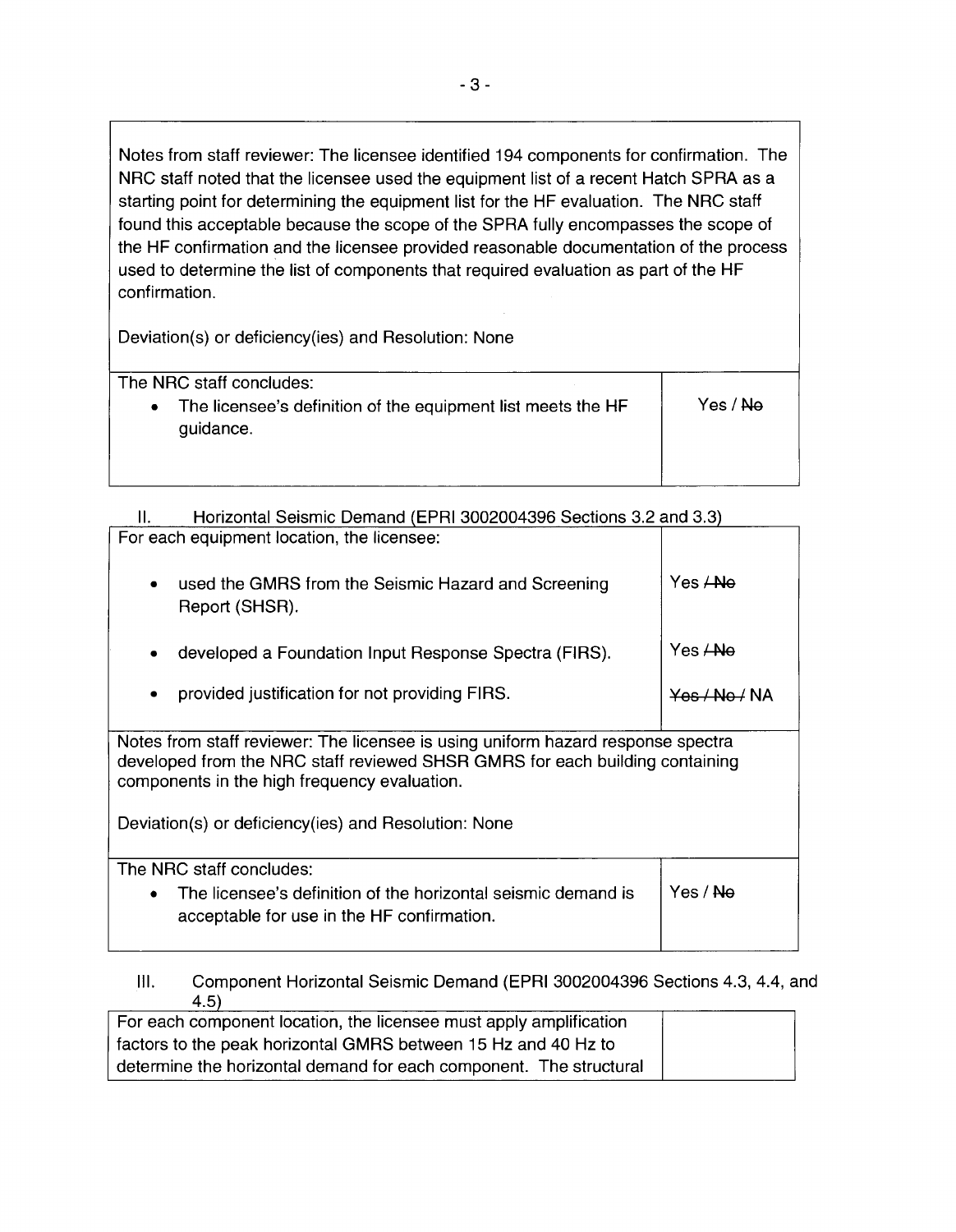| amplification factor (AF) is given by Figure 4-3 in the guidance based<br>on height above foundation. The cabinet AF is based on cabinet<br>construction per EPRI NP-7148.                                                                                                                                                                                                                                                                                                                          |          |  |
|-----------------------------------------------------------------------------------------------------------------------------------------------------------------------------------------------------------------------------------------------------------------------------------------------------------------------------------------------------------------------------------------------------------------------------------------------------------------------------------------------------|----------|--|
| The licensee:                                                                                                                                                                                                                                                                                                                                                                                                                                                                                       |          |  |
| identified the peak horizontal acceleration.<br>٠                                                                                                                                                                                                                                                                                                                                                                                                                                                   | Yes / Ne |  |
| used structural amplification factors based on height above<br>foundation from Figure 4-3 in the HF guidance (Section 4.3.2).                                                                                                                                                                                                                                                                                                                                                                       | Yes / No |  |
| provided justification for selection of low, medium or high<br>٠<br>cabinet amplification factor based on cabinet construction<br>consistent with EPRI NP-7148.                                                                                                                                                                                                                                                                                                                                     | Yes / Ne |  |
| estimated the conservative deterministic failure margin<br>mounting point demand in accordance with Section 4.5.1.                                                                                                                                                                                                                                                                                                                                                                                  | Yes / No |  |
| Notes from staff reviewer: The licensee used in structure response spectra (ISRS)<br>developed as part of the Hatch SPRA in place of the simplified estimation of ISRS<br>described in the HF guidance. The staff found, by engineering judgement, that there is<br>sufficient information regarding the Hatch SPRA process to support its use for this high<br>frequency confirmation. Cabinet AF used in accordance with the HF guidance.<br>Deviation(s) or deficiency(ies) and Resolution: None |          |  |
| The NRC staff concludes:                                                                                                                                                                                                                                                                                                                                                                                                                                                                            |          |  |
| The licensee's development of component horizontal demand<br>$\bullet$<br>for the items on the equipment list met the HF guidance.                                                                                                                                                                                                                                                                                                                                                                  | Yes / Ne |  |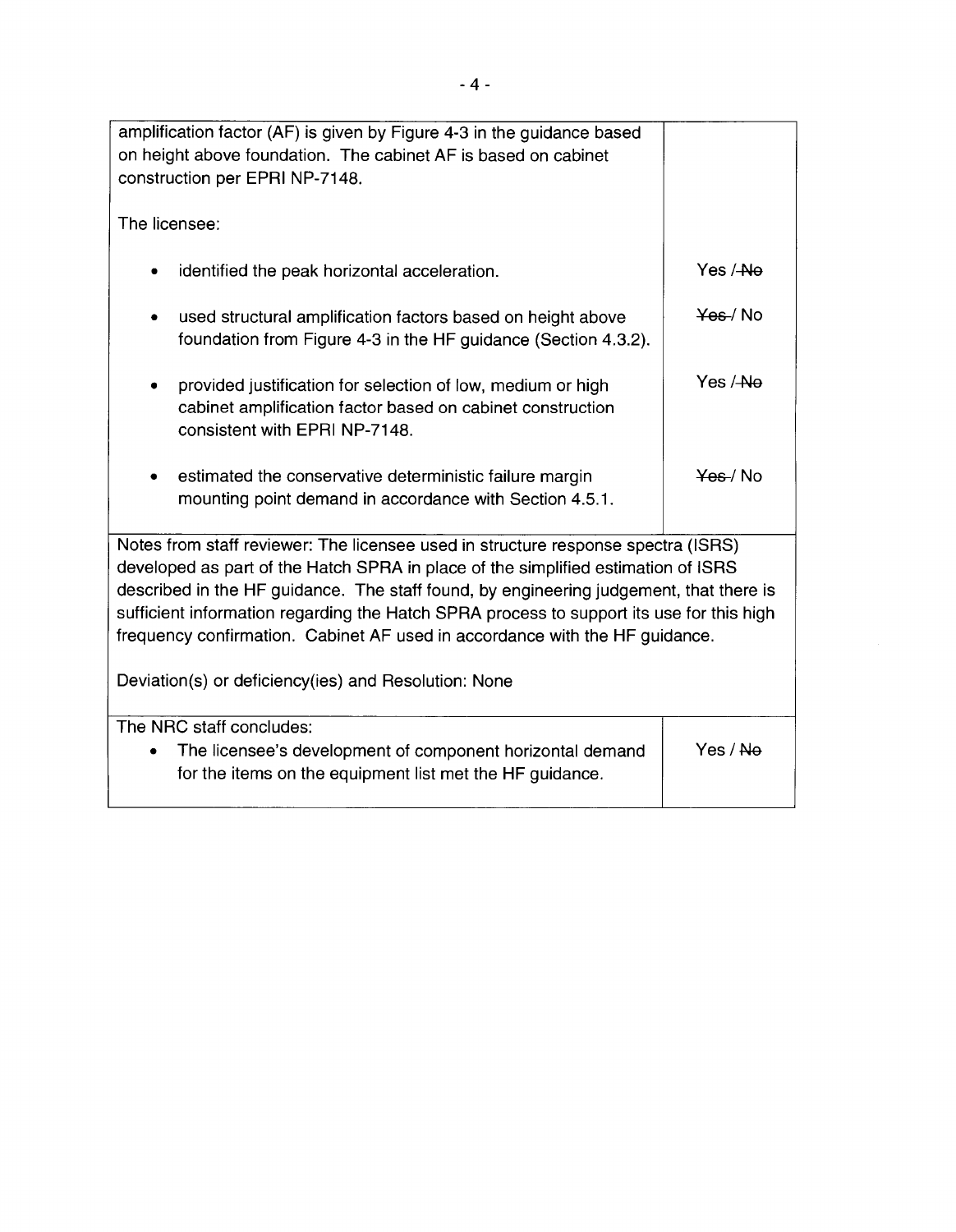| Vertical Ground Motion Response Spectrum (EPRI 3002004396 Section 3.2)<br>IV.               |                     |  |  |
|---------------------------------------------------------------------------------------------|---------------------|--|--|
| The HF guidance Section 3.2 describes the method for developing the                         |                     |  |  |
| vertical GMRS (VGMRS) from the horizontal GMRS and site soil                                |                     |  |  |
| conditions.                                                                                 |                     |  |  |
|                                                                                             |                     |  |  |
| The licensee:                                                                               |                     |  |  |
| used the horizontal GMRS and soil mean shear wave velocity                                  | Yes / No            |  |  |
| vs. depth profile as given in the SHSR.                                                     |                     |  |  |
|                                                                                             |                     |  |  |
| calculated the 30m shear wave velocity (Vs30) per the<br>$\bullet$                          | Yes / No            |  |  |
| methodology in Section 3.5 of the HF guidance.                                              |                     |  |  |
|                                                                                             |                     |  |  |
|                                                                                             | Yes / No            |  |  |
| selected soil class from Table 3-1 in the HF guidance based                                 |                     |  |  |
| on Peak Ground Acceleration and Vs30.                                                       |                     |  |  |
|                                                                                             | Yes / No            |  |  |
| used correct V/H ratios from Table 3-2 in the HF guidance                                   |                     |  |  |
| based on soil class.                                                                        |                     |  |  |
|                                                                                             |                     |  |  |
| provided a table and plot of the VGMRS.                                                     | Yes / <del>No</del> |  |  |
|                                                                                             |                     |  |  |
| Notes from staff reviewer: The licensee performed site specific calculations as part of the |                     |  |  |
| Hatch SPRA. Table and plot were provided.                                                   |                     |  |  |
|                                                                                             |                     |  |  |
| Deviation(s) or deficiency(ies) and Resolution: None                                        |                     |  |  |
|                                                                                             |                     |  |  |
| The NRC staff concludes:                                                                    |                     |  |  |
| The licensee followed the HF guidance in calculating VGMRS<br>٠                             | Yes / <del>No</del> |  |  |
| for use in HF confirmation.                                                                 |                     |  |  |
|                                                                                             |                     |  |  |
|                                                                                             |                     |  |  |
|                                                                                             |                     |  |  |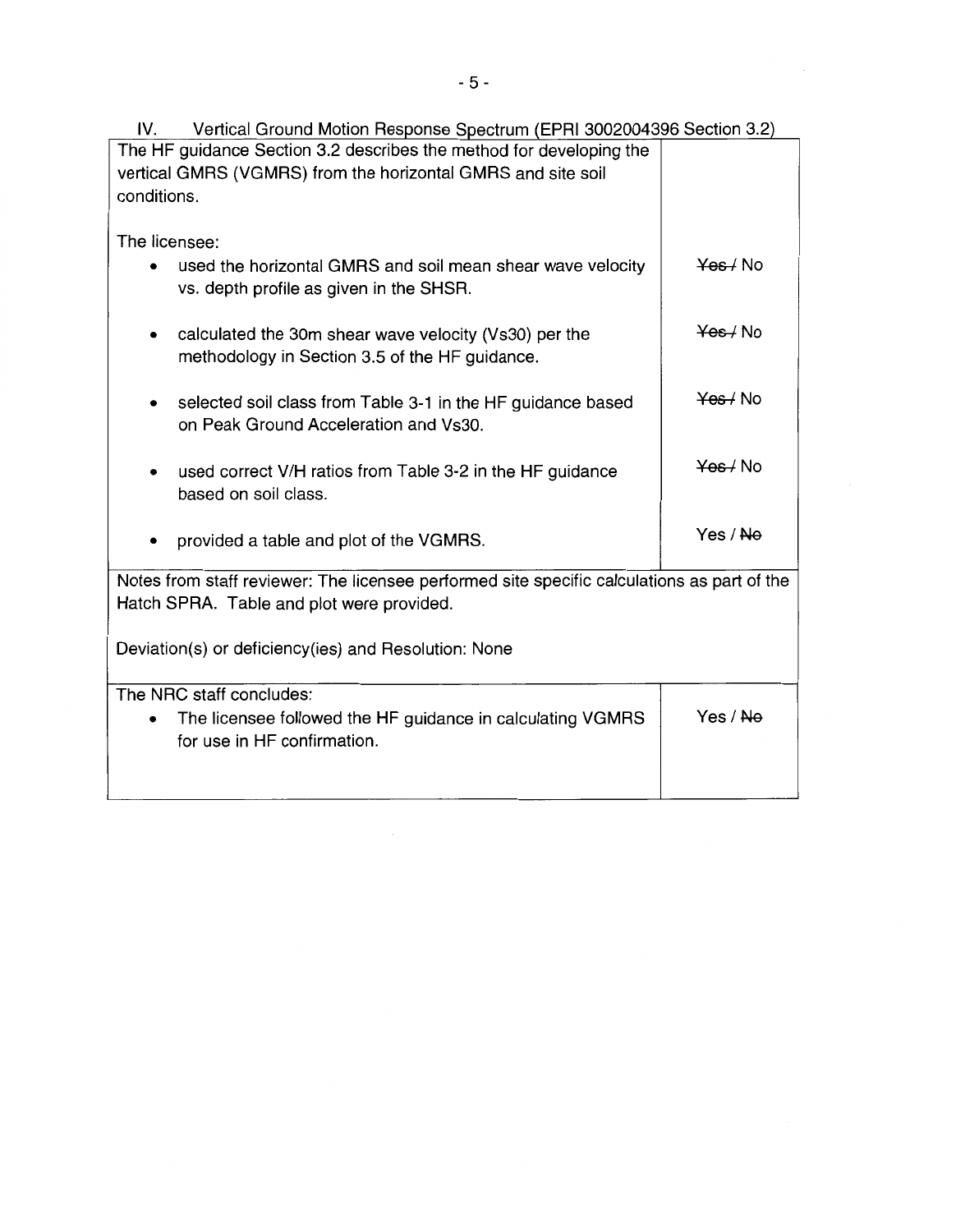V. Component Vertical Seismic Demand (EPRI 3002004396 Sections 4.3 and 4.4) For each component location, the licensee must apply amplification factors to the peak vertical GMRS between 15 Hz and 40 Hz to determine the vertical demand for each component. The structural AF is given by Figure 4-4 in the guidance based on height above foundation. The cabinet AF is 4.7 for all cabinets based on the calculation in Appendix C of the HF guidance. The licensee: identified the peak vertical acceleration. used Figure 4-4 from the guidance to determine the structural amplification factor. • used the cabinet amplification factor of 4. 7 per Appendix C of the HF guidance. Yes /-Ne ¥es-/ No Yes /-Ne Notes from staff reviewer: The licensee used ISRS developed as part of the Hatch SPRA in place of the simplified estimation of ISRS described in the HF guidance. This gives a value at the floor and is then amplified by cabinet AF as dictated by the HF guidance. Deviation(s) or deficiency(ies) and Resolution: None The NRC staff concludes:

| The licensee's development of the vertical demand for the | Yes / <del>No</del> |
|-----------------------------------------------------------|---------------------|
| items on the equipment list met the guidance.             |                     |

VI. Component Capacity Evaluation and Comparison with Demand (EPRI 3002004396 Sections 4.5 and 4.6)

|   | The licensee:                                                                                                                       |         |
|---|-------------------------------------------------------------------------------------------------------------------------------------|---------|
| ٠ | used the maximum of the pair of demand values for the<br>mounting point demand as described in Section 4.5.1 of the<br>HF guidance. | Yes /   |
|   | selected the correct knockdown factor per Section 4.5.2 of the<br>guidance and Table 4-2.                                           | 4 \ 2AY |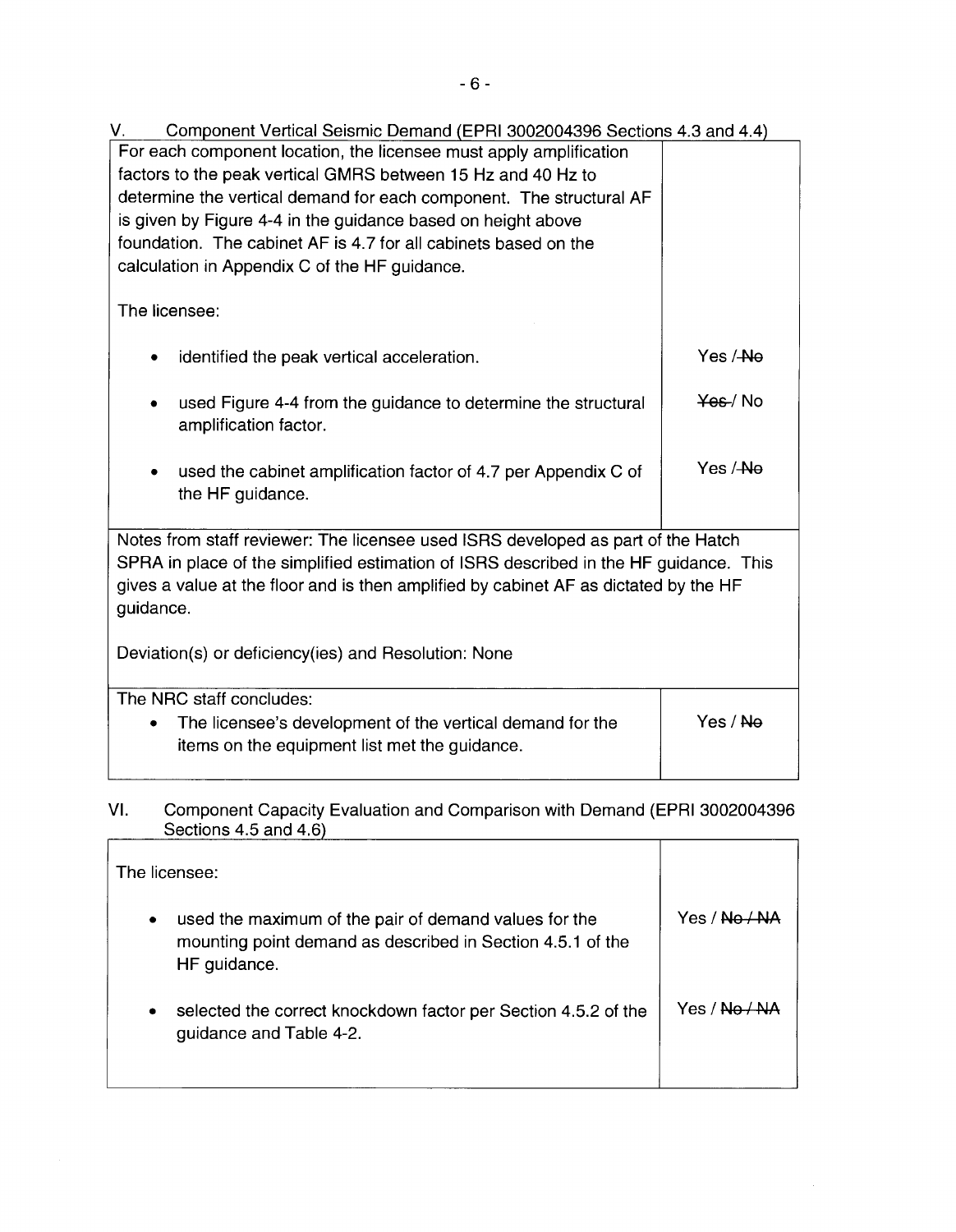| selected/justified the correct single axis correction factor.<br>$\bullet$                                  | Yes / <del>No / N/</del> |
|-------------------------------------------------------------------------------------------------------------|--------------------------|
| clearly indicated component capacity demand ratio for each<br>٠<br>component (in the sample evaluations).   |                          |
|                                                                                                             | Yes / <del>No / NA</del> |
| results of demand vs. capacity are provided with identification<br>٠<br>of potential resolutions as needed. |                          |
|                                                                                                             | Yes / <del>No / NA</del> |
| Notes from staff reviewer: Items reviewed from sample calculations in Appendix A of the<br>enclosure.       |                          |
| Deviation(s) or deficiency(ies) and Resolution: None                                                        |                          |
| The NRC staff concludes:<br>The licensee's component capacity evaluation met the HF<br>guidance.            | Yes / <del>No</del>      |

## VII. Resolution Options and High Frequency Report Requirements (EPRI 3002004396 Sections 4.6 and 4. 7)

 $\overline{1}$ 

| To resolve any relays not meeting the component capacity screening<br>criteria, the licensee:                                                                                       |                          |
|-------------------------------------------------------------------------------------------------------------------------------------------------------------------------------------|--------------------------|
| proposed an adequate resolution for each item on the<br>component list that has a capacity vs. demand ratio less than<br>one (outliers).                                            | Yes <del>/ No / N</del>  |
| For plants that identified relays not meeting the component capacity<br>screening criteria, the licensee used one or more of the following<br>resolutions outlined in the guidance: |                          |
| identified additional component testing as a resolution.<br>٠                                                                                                                       | <del>Yes</del> /No ANA   |
| identified refined mounting point seismic demand estimates as<br>٠<br>a resolution.                                                                                                 | Yes / No ANA             |
| identified operator actions as a resolution.                                                                                                                                        | Yes <del>/ No / NA</del> |
| identified plant modifications as a resolution.                                                                                                                                     | $YBE$ No $\angle$ NA     |

 $\bar{z}$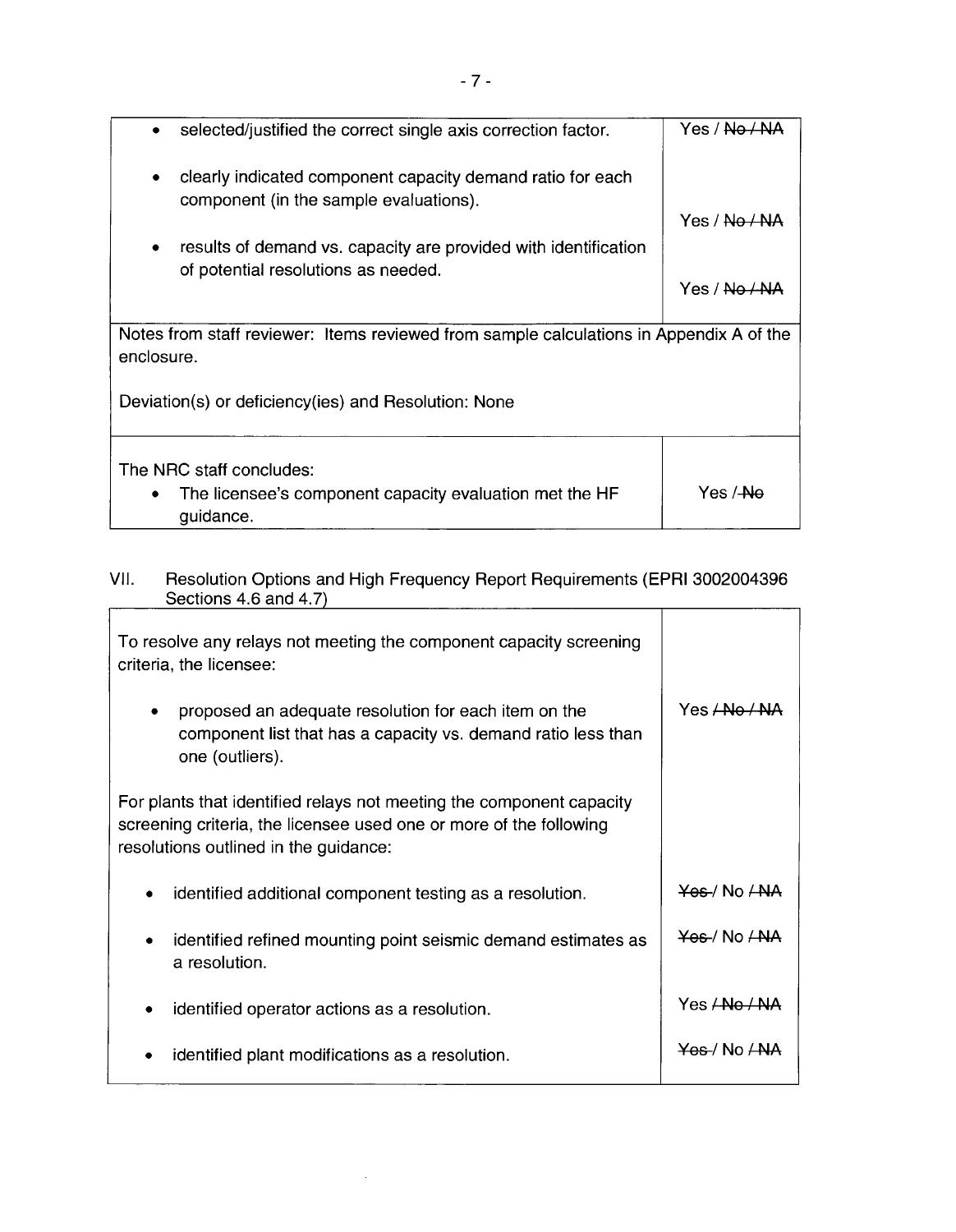| The HF confirmation report included these required elements not<br>previously identified in this checklist:                                                                                                                    |                        |  |
|--------------------------------------------------------------------------------------------------------------------------------------------------------------------------------------------------------------------------------|------------------------|--|
| provided a component resolutions schedule.                                                                                                                                                                                     | Yes <del>ANo ANA</del> |  |
| provided representative calculations.                                                                                                                                                                                          | Yes / No / NA          |  |
| Notes from staff reviewer: All 179 of 194 components evaluated had capacity greater<br>than demand. The remaining 15 components were resolved through operator action.<br>Deviation(s) or deficiency(ies) and Resolution: None |                        |  |
| The NRC staff concludes:<br>The licensee's proposed component resolution and report<br>content met the HF guidance.                                                                                                            | Yes / <del>No</del>    |  |

### VIII. Conclusions:

The NRC staff concludes that through the implementation of the HF guidance, the licensee identified and evaluated the **HF** seismic capacity of certain key installed plant equipment to ensure critical functions will be maintained following a seismic event up to the GMRS. As noted in the review checklist, the staff did not identify deviations or exceptions taken from the guidance and the licensee did not identify any necessary equipment modifications. The NRC staff further concludes that the licensee responded appropriately to Enclosure 1, Item 4 of the 50.54(f) letter, dated March 12, 2012, tor Hatch. The application of this staff review is limited to the **HF** confirmation as part of 50.54(f) letter.